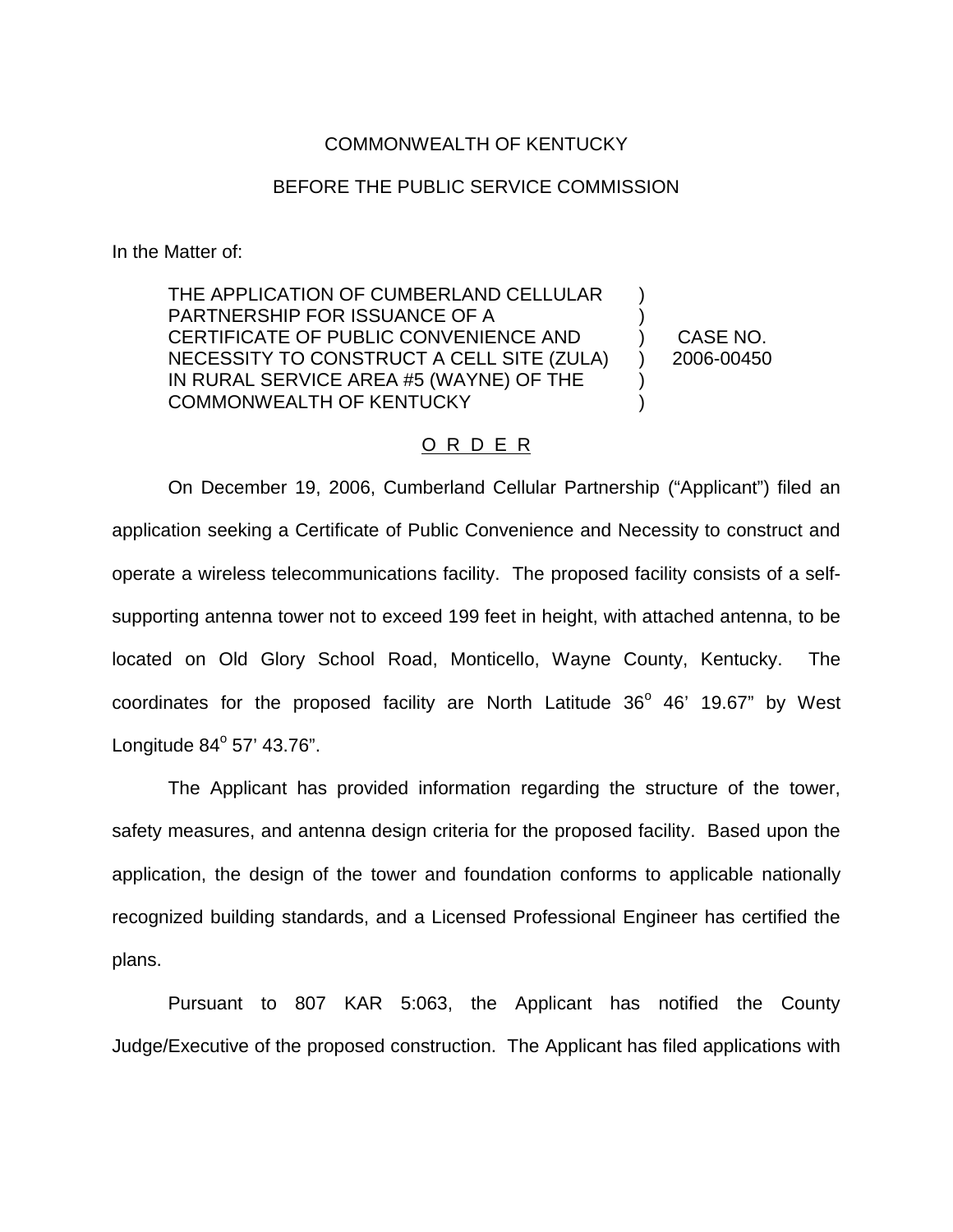the Federal Aviation Administration ("FAA") and the Kentucky Airport Zoning Commission ("KAZC") seeking approval for the construction and operation of the proposed facility. Both decisions are pending.

The Applicant has filed evidence of the appropriate notices provided pursuant to 807 KAR 5:063. The notices solicited any comments and informed the recipients of their right to request intervention. To date, no public comments have been filed with the Commission.

The Commission, having considered the evidence of record and being otherwise sufficiently advised, finds that the Applicant has demonstrated that a facility is necessary to provide adequate utility service and that, therefore, a Certificate of Public Convenience and Necessity to construct the proposed facility should be granted.

Pursuant to KRS 278.280, the Commission is required to determine proper practices to be observed when it finds, upon complaint or on its own motion, that the facilities of any utility subject to its jurisdiction are unreasonable, unsafe, improper, or insufficient. To assist the Commission in its efforts to comply with this mandate, the Applicant should notify the Commission if it does not use this antenna tower to provide service in the manner set out in its application and this Order. Upon receipt of such notice, the Commission may, on its own motion, institute proceedings to consider the proper practices, including removal of the unused antenna tower, which should be observed by the Applicant.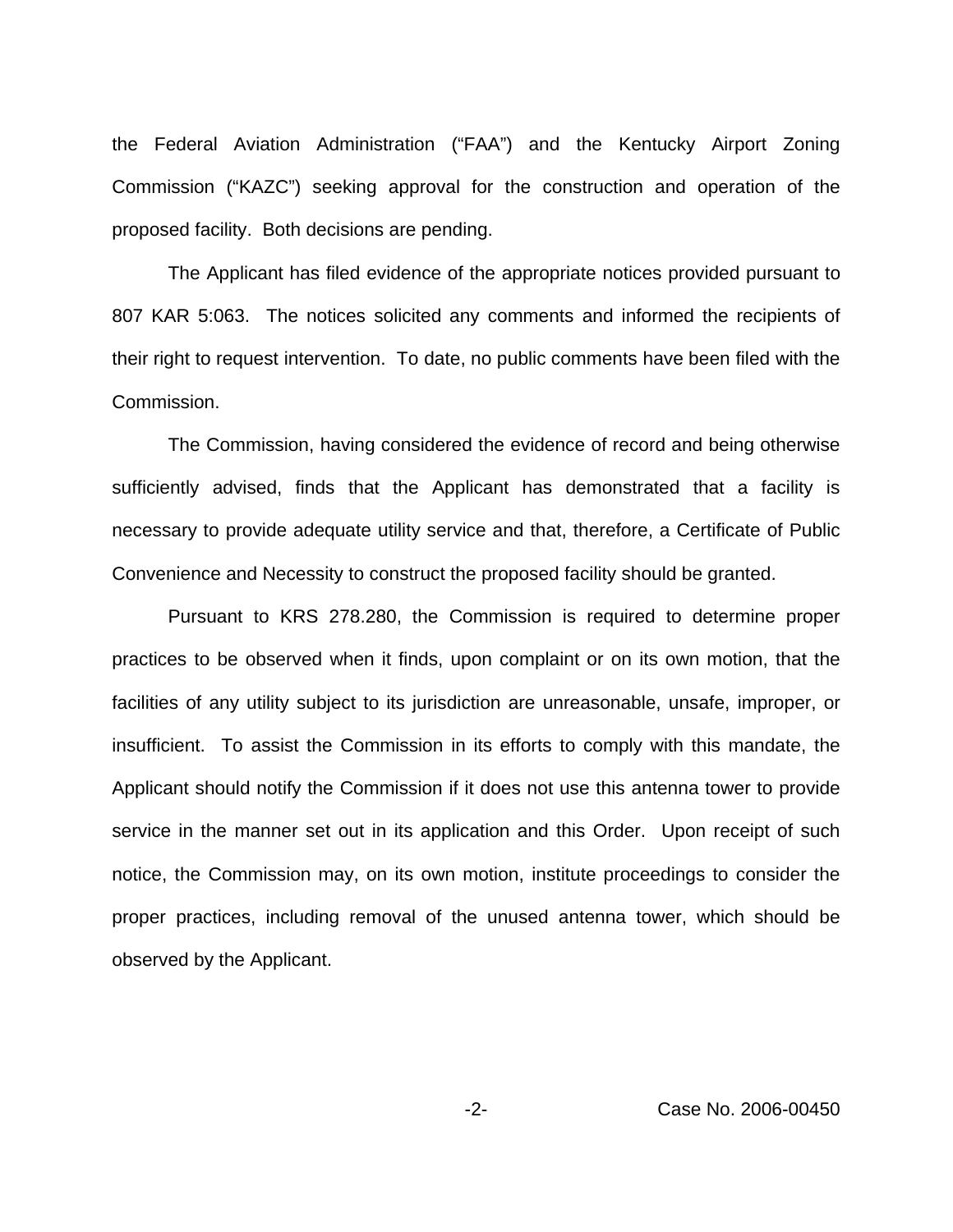IT IS THEREFORE ORDERED that:

1. The Applicant is granted a Certificate of Public Convenience and Necessity to construct a wireless telecommunications facility. The proposed facility consists of a self-supporting antenna tower not to exceed 199 feet in height, with attached antenna, and is to be located on Old Glory School Road, Monticello, Wayne County, Kentucky. The coordinates for the proposed facility are North Latitude  $36^{\circ}$  46' 19.67" by West Longitude  $84^{\circ}$  57' 43.76".

2. The Applicant shall file a copy of the final decisions regarding the pending FAA and KAZC applications for the proposed construction within 10 days of receiving the decisions.

3. The Applicant shall immediately notify the Commission in writing, if, after the antenna tower is built and utility service is commenced, the tower is not used for a period of 3 months in the manner authorized by this Order.

4. The Applicant shall also notify the Commission in writing, within 20 days of completion that it has finished construction of the tower and the date upon which said construction was completed.

-3- Case No. 2006-00450